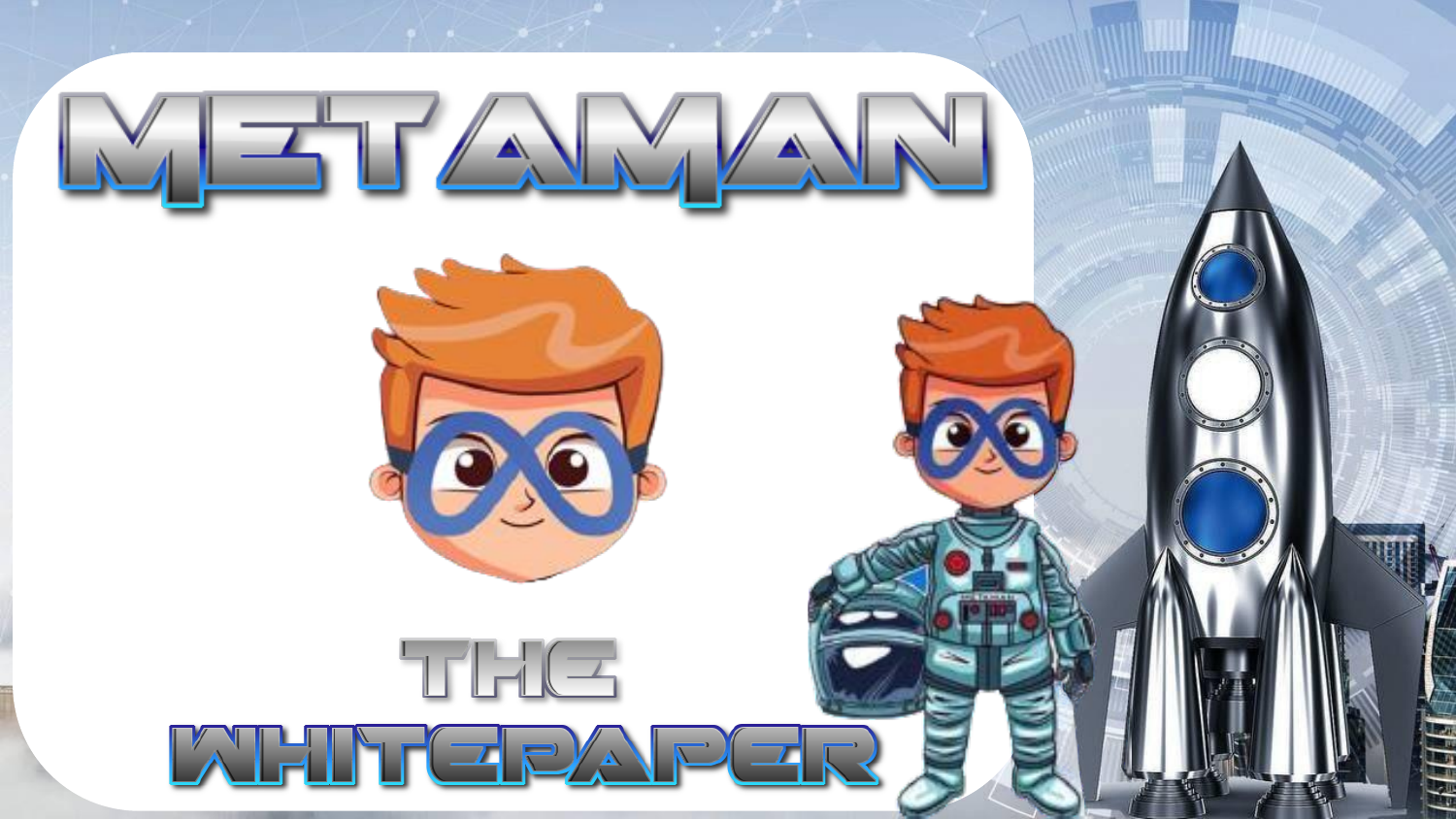- Introduction
- About Metaman
- Values
- Metaman App
- Metaman Game
- 06 NFT Marketplace
- Tokenomics
- Roadmap
- 09 The Team
- Disclaimer

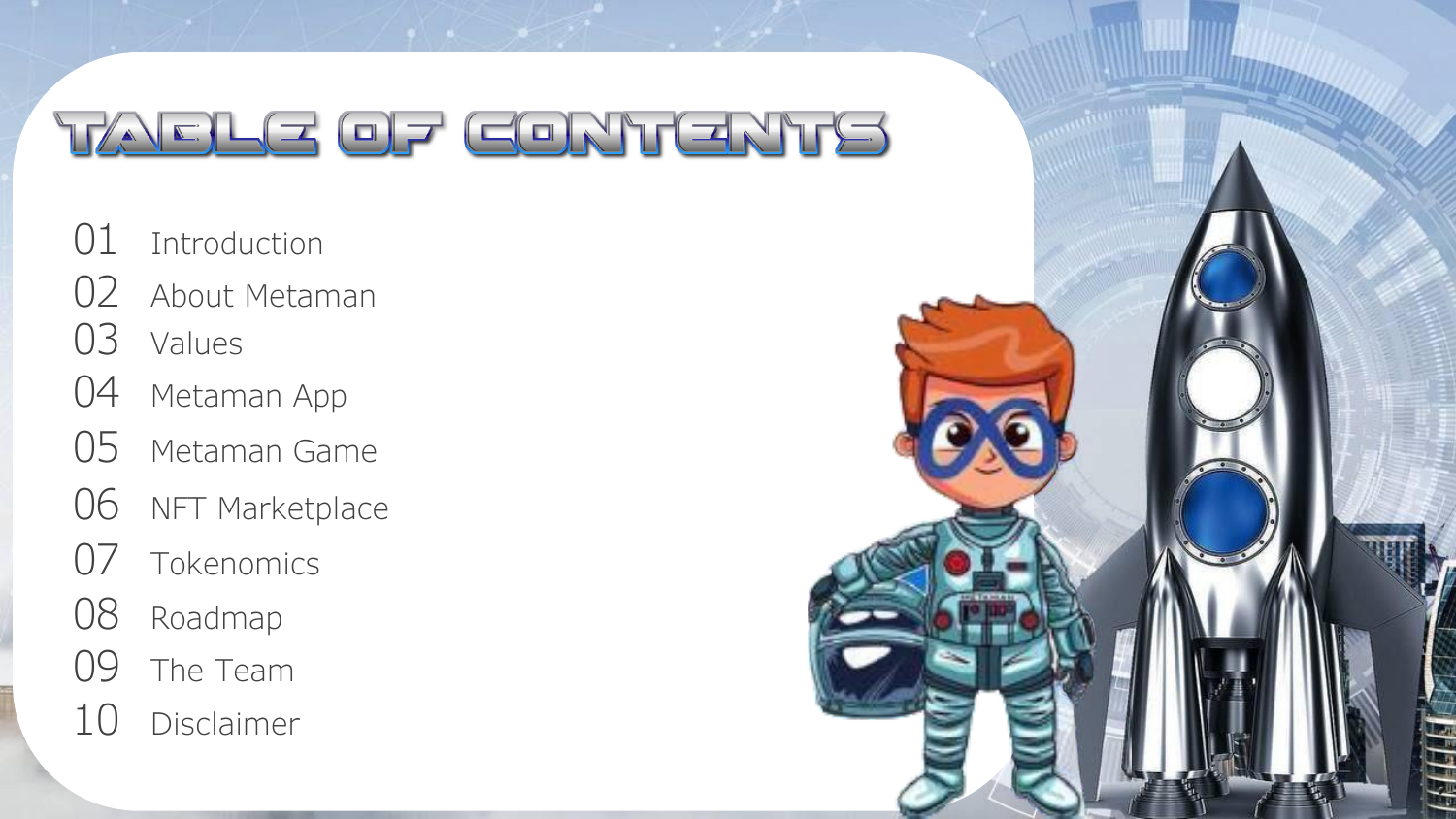We are METAMAN COIN. The core development team at METAMAN Coin has not only been a part of trading but researching projects- on BSC and Ethereum. In our time going over project after project we came across a common roadblock that projects encountered, to push and expedite their development after they were launched. Too many projects failed to deliver a working product for its consumers and investors that would ensure security and viability. We recognized this problem and decided to bring to our community a product that will be ready to use at launch. Our vision is to have a platform that is ever evolving. This helps us to achieve our objective which is twofold, to ensure our investors security while also ensuring the longevity of METAMAN Coin.

Being a meme coin will not limit but enable us to target and diversify different use cases that have never been achieved by a meme coin before. We are excited to share more developmental plans which will take shape as the platform grows. We are working on our wallet, P2E game and NFT marketplace at present however this is just the beginning for METAMAN Coin. The community will play a major role in guiding us where they want to see development as we want to ensure that METAMAN Coin stakeholders have a say in the future of METAMAN Coin.

We the team at METAMAN Coin believe being developers on the network, we owe the community full transparency. While ensuring that, we also believe in making the network hospitable for new investors and having the knowledge and capability backed by a top-notch developing team here at METAMAN Coin will enable us to help investors make an informed decision before investing We stick very strongly to our core values of utility, which means we know no boundaries and recognize no limitations what we can achieve in terms of utilities with this project, the possibilities are endless. Trust, the most important asset of building this business being transparent with the community and bringing them along with every decision being made so the people always feel they had their part in the evolution of this marvel which METAMAN Coin most definitely will be. Security, aiming to ensure that every one of METAMAN Coin holders can feel safe with their investment.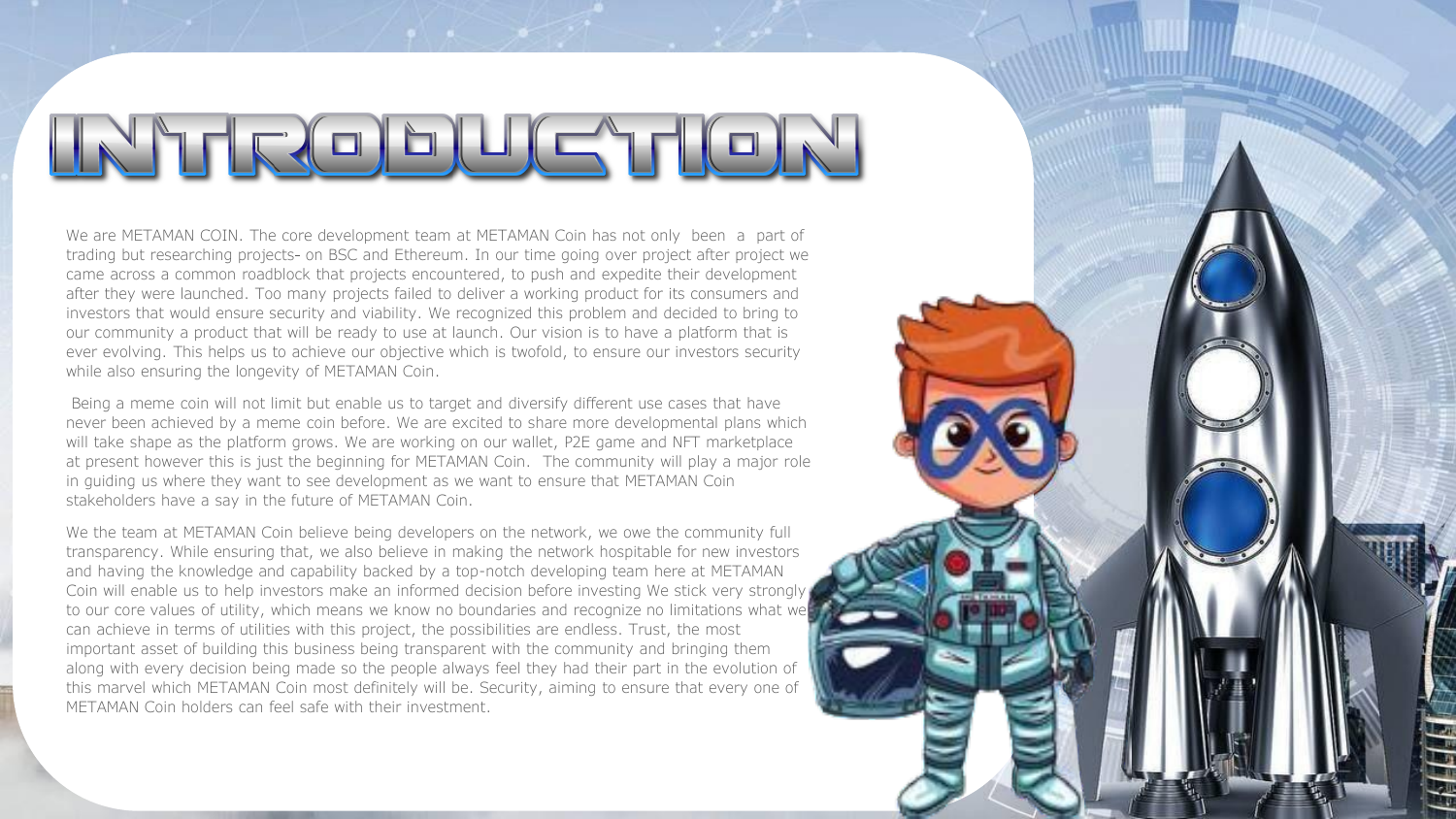## A E OUT MATIZIKAN

METAMANCOIN is a deflationary yield-generating token. METAMANCOIN is creating a non-custodial, fully on-chain, mobile-first decentralized exchange (DEX) that supports up to 5x margin/leverage trading--all with a seamless, centralized-exchange feel for the BSC ecosystem. We will be launching the initial version of our mobile app for both iOS and Android that allows you to track your holdings on the bsc network including tether and peg coins, within the app we have customized are api to track MetaMan value in all currencies. METAMANCOIN has a 10% tax on every transaction. 4% is distributed to holders,1% to BUYBACKANDBURN, 5% is auto locked into the LP pool, increasing rewards for holders and making the coin more stable over time.

#### Auto Liquidity Generation Mechanism

In many Defi projects, we have seen a lot of investors jump in and buy a large number of assets causing a huge uproar and a lot of pumps that we like to see. once the chart starts going up you it becomes pretty hard not to jump in however almost always the token suffers an impending collapse of price. Once the bandwagons are full and the big holders sell the graph sees a downward plunge and the common trader suffers a great loss.

Now what is the reason behind such a big loss to price?

Liquidity pools store a pair of assets, the token and another currency (mostly BNB on BSC). When the pool loses a lot of BNB, the price of the other token shoots down and this leads to loss of value and those scary red lines.

This effect increases in a smaller liquidity pool and decreases as the liquidity pool increases in both tokens. This is the reason why we have integrated an auto liquidity generating function that not only solves the high price variation problem but also strengthens METAMAN's future.

The Automatic Liquidity Generation feature within \$METAMAN's smart contract is recently very popular , yet very innovative core module that the protocol has implemented. It involves a feature that on every transaction causes a certain percentage of the trades value to automatically generate liquidity in PancakeSwap liquidity pools. The mechanism benefits from a specific percentage (6%) is cut on each transaction this disincentivizes "paperhands" to sell as they will receive a lesser value when they sell causing them to hold until a large increase is seen.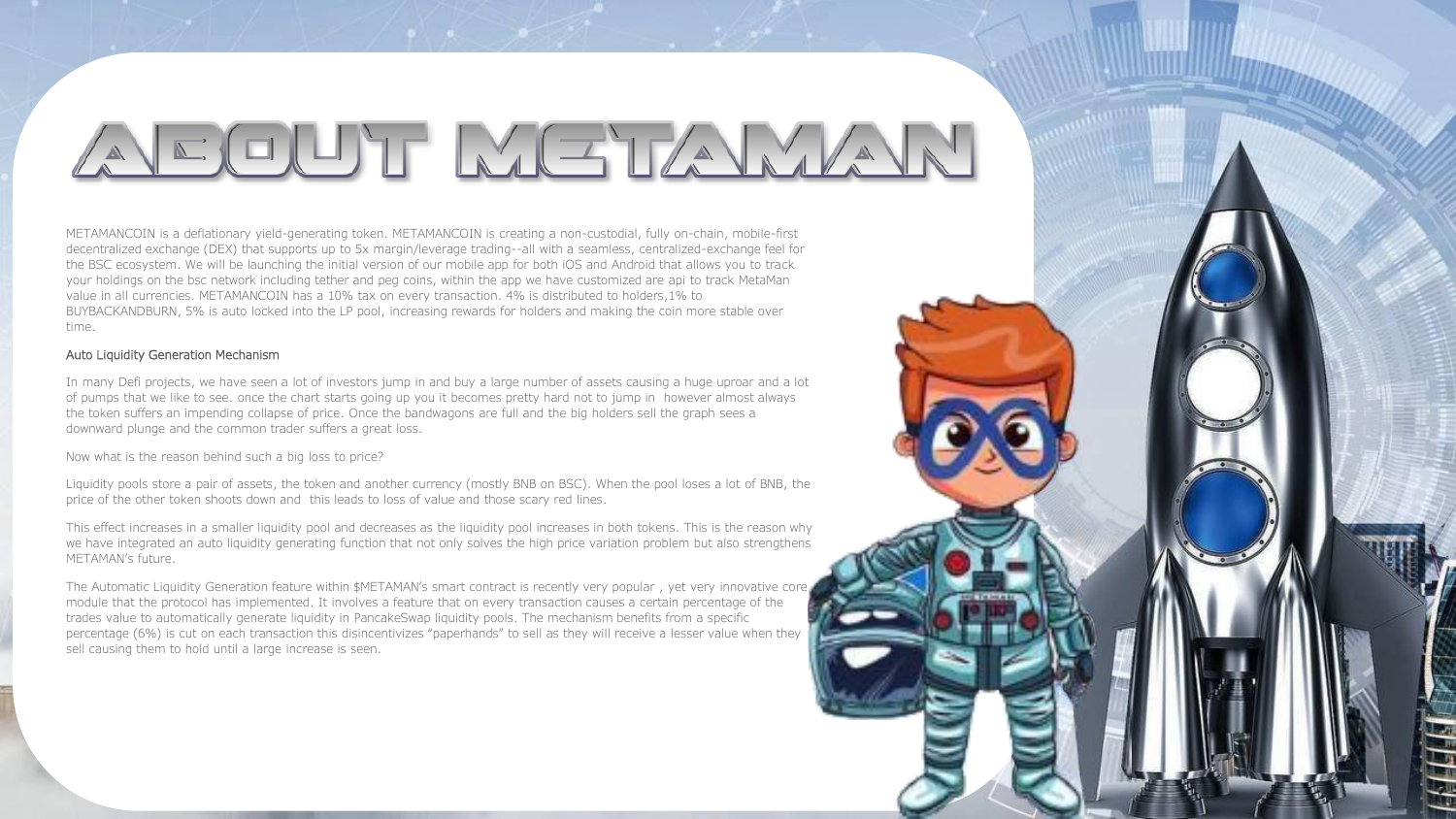# $\Box$

#### UTILITY X

UTILITY is crucial in providing a token on BSC with longevity MetaMan will be releasing Play to Earn (P2E) blockchain game, allowing users to earn rewards, purchase nonfungible tokens (NFTs) to use within the game, A Wallet, a NFT Marketplace and much more.

### **SECURITY**



SECURITY is vital to the growth and sustainability of MetaMan. As we aware of all the recent scams in the BSC network, security and safety is our number 1 priority that is why we will audit our contract and ensure that our community can check our contract before they buy. Our Liquidity will be locked for 365 days through MUDRA.

#### TRUST

 $\bullet$ 

Trust is important to the MetaMan family, and we want to ensure that our community can fully alway! trust the team. We will always remain transparent with the MetaMan communit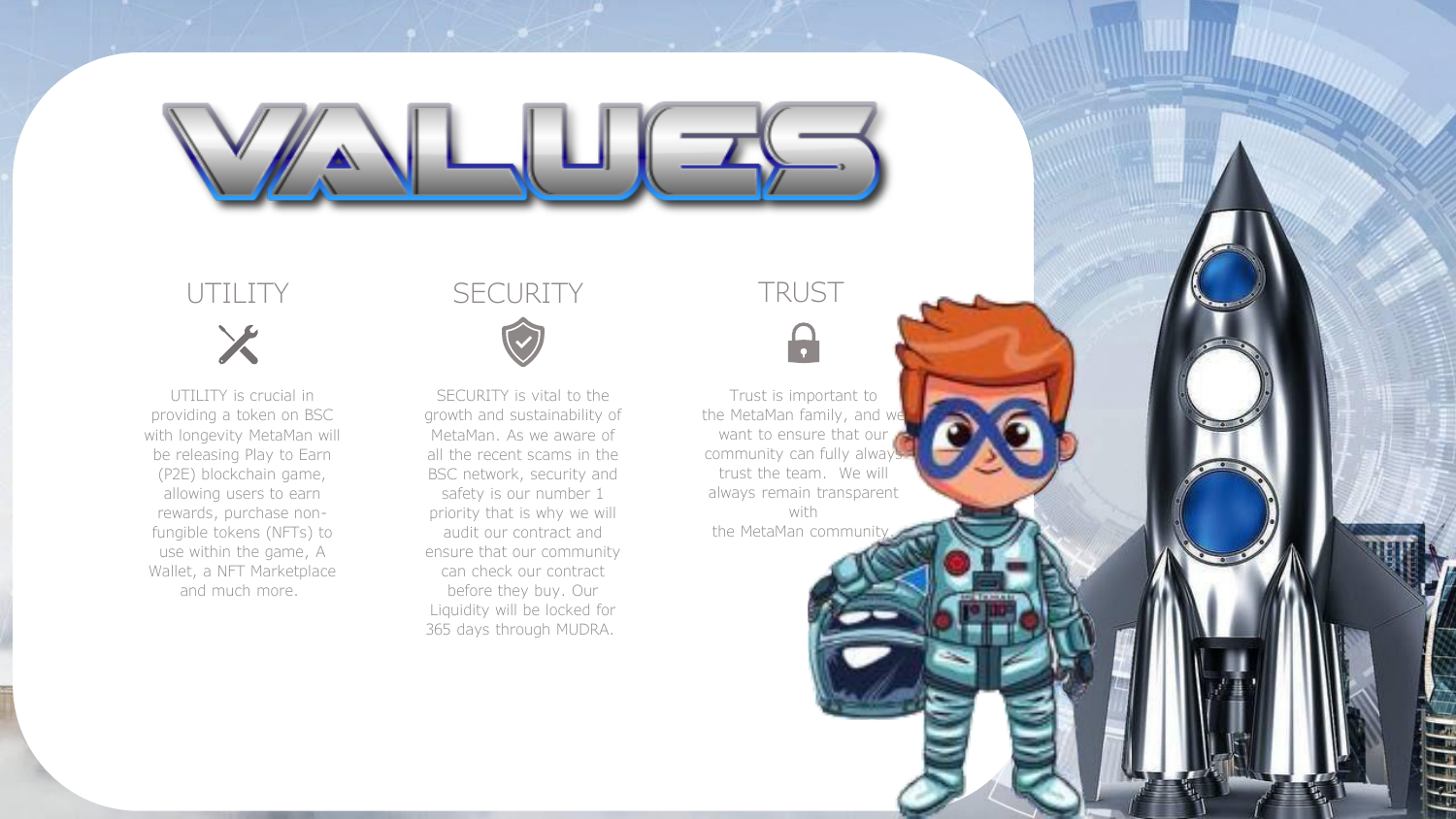

- ➢ Track the value of your \$METAMAN holdings with our new App!
	- Be notified of upcoming project news, milestones, and community events, contests, In-app airdrops, and Charting Capabilities.
- ➢ Track Your Entire BSC Portfolio.
- Integrate with a prominent, privacy-focused crypto payments token for direct merchant transactions.
- ➢ Trading Platform built on top of pancake swap, with an orderbook (i.e., limit orders and advanced order types such as trailing stop-losses) Leverage/spot margin trading up to 5x

We have no interest in fixing something that is not broken our design is very much inspired by other on-chain spot margin trading protocols, in particular Solana's Mango Markets and Ethereum's Aave. We will bring these innovations to BSC. We will follow the approach of Mango Markets and require an initial collateral ratio of 120% and a maintenance collateral ratio of 110%. If the user's collateral ratio drops below 110%, the account will be liquidated. The value of the account will be calculated using a decentralized oracle. Anyone can run a liquidator with the opportunity to make a profit. The lending pools work like the lending pools on Aave, except that user will earn interest on both their deposits as well as their positions (so you may be earning net interest on your margin position!). The interest rate is a function of the utilization ratio: total borrowed by all users divided by total deposits of all users. The interest rate will increase slowly approaching a utilization ratio of 70% but will increase rapidly above that to encourage the market to deposit more funds.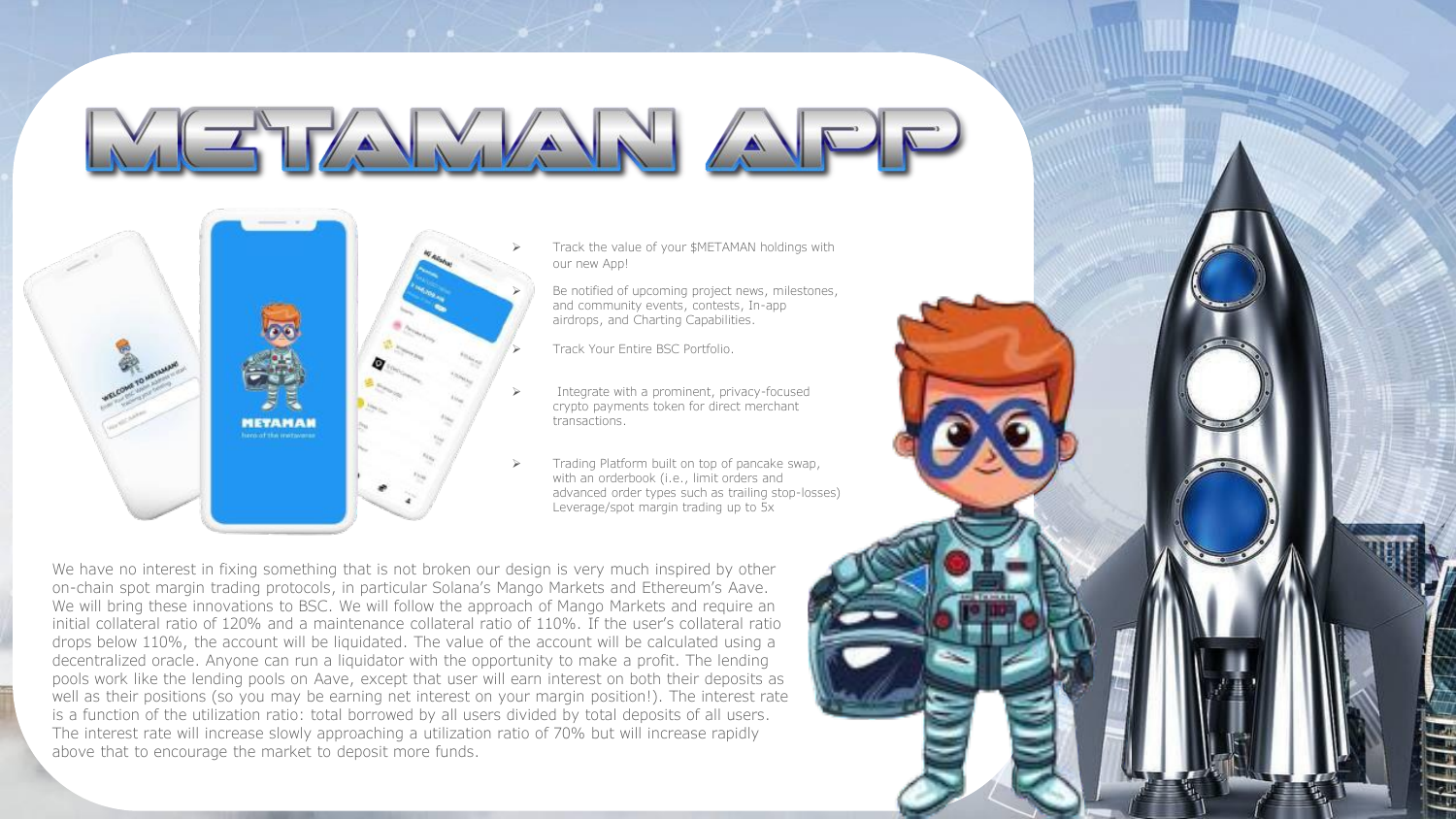Our development team is working hard on an 2d infinite play to earn running game, the game will feature our character METAMAN in an infinite climb to new highs of the market. We are going to integrate play to win features in the game as we develop. We will run community competitions we graphics and designs from the community will be incorporated into the game. We take pride in giving the community the opportunity to take part in our development.

The METAMAN Game will be sidescrolling endless runner action video game.

METAMAN will have challenges that will reward our investors. this game will be one of its kind play to earn game in the DeFi space. MetaMan will also introduce a number of vanity items to the game that will be purchasable via our own tokens that you can either earn by playing the game or buy directly in game.

METAMAN will be an adrenaline packed, fun filled adventure. we believe we can instil that greatness and rush into a game created solely for the DeFi space.

**Play!** 

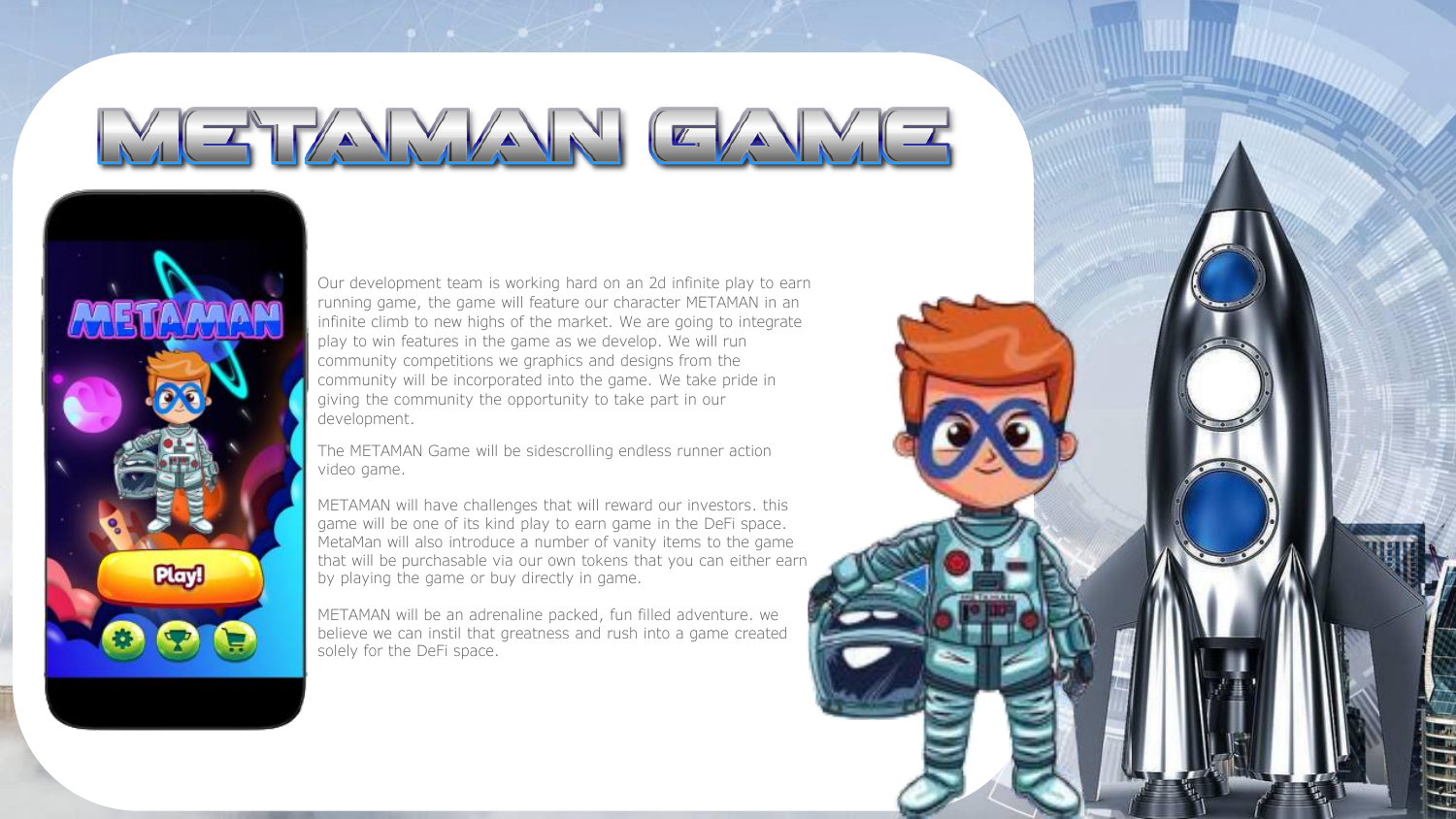## NFT MARKETFLAGE

METAMAN is pleased to announce the upcoming release of our rare collection of NFTs 3DMETAPUNKS!! The 3DMETAPUNKS collection will consist of 10 different 3DMETAPUNKS characters which will all have different abilities to use within the METAMAN game!

The first character of our unique 3DMETAPUNKS collection will be Blueprint! Initially only 50 Blueprint NFTs will be minted and as a thank you from the METAMAN team to our loyal community these will be airdropped randomly!



METAMAN team will be developing ab NFT Marketplace for all kinds of digital assets and crypto collectibles. Users will be able to trade, buy, swap, sell, auction, bid and discover digital art and assets. Content creators will be allowed to produce their own NFTs on the blockchain using METAMAN's NFT minting feature. There is no need for content creators to have any programming knowledge to make collections and NFTs. Apart from this. METAMAN will employ its own artists and upload its own content for sale to the public. We will create and sell NFTs and the money made generated will be put straight back into METAMAN coin and its development.

Users who sell content or NFTs will be able to sell an item for a fixed price, create a declining price listing, or make an auction listing.

THE WHITEPAPER

All kinds of content will be welcomed whether they are images,

photos, digital art, music files, 3d models, movies, concert hosting's , books or videos.

This provides artists complete control over their careers, allowing them to achieve their goals without having to pay large fees to larger agencies. The Binance smart chain (BEP-20) utility token for this NFT marketplace allows artists and produce can turn their ideas into NFTs, mixing music, art and gaming with collectible NFTs. The METAMAN NFT Marketplace will be powered by the METAMAN token (\$METAMAN0 meaning all transactions will be made through this token.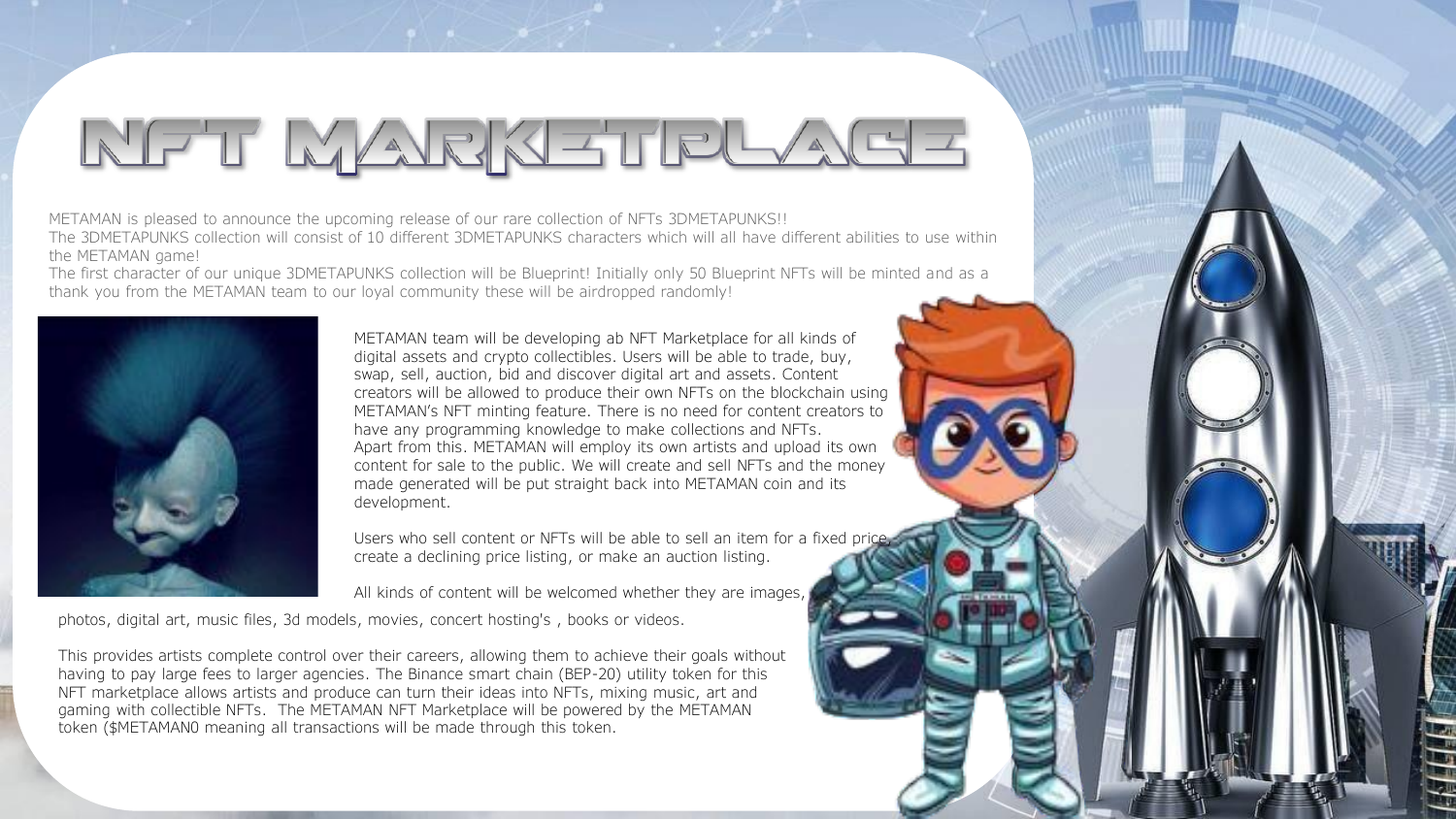## TOKENOMICE

### **PISTRIEUTION**



10% Tax Fee



4% of each transaction redistributed to all METAMAN Coin holders.

6% of each transaction will be added to auto-locked liquidity on Pancakeswap.

 $F = F$ 

10% Tax Fee Street Street Street



 $\sim$  15%  $\mu$  55%  $\mu$ 

**Alternative**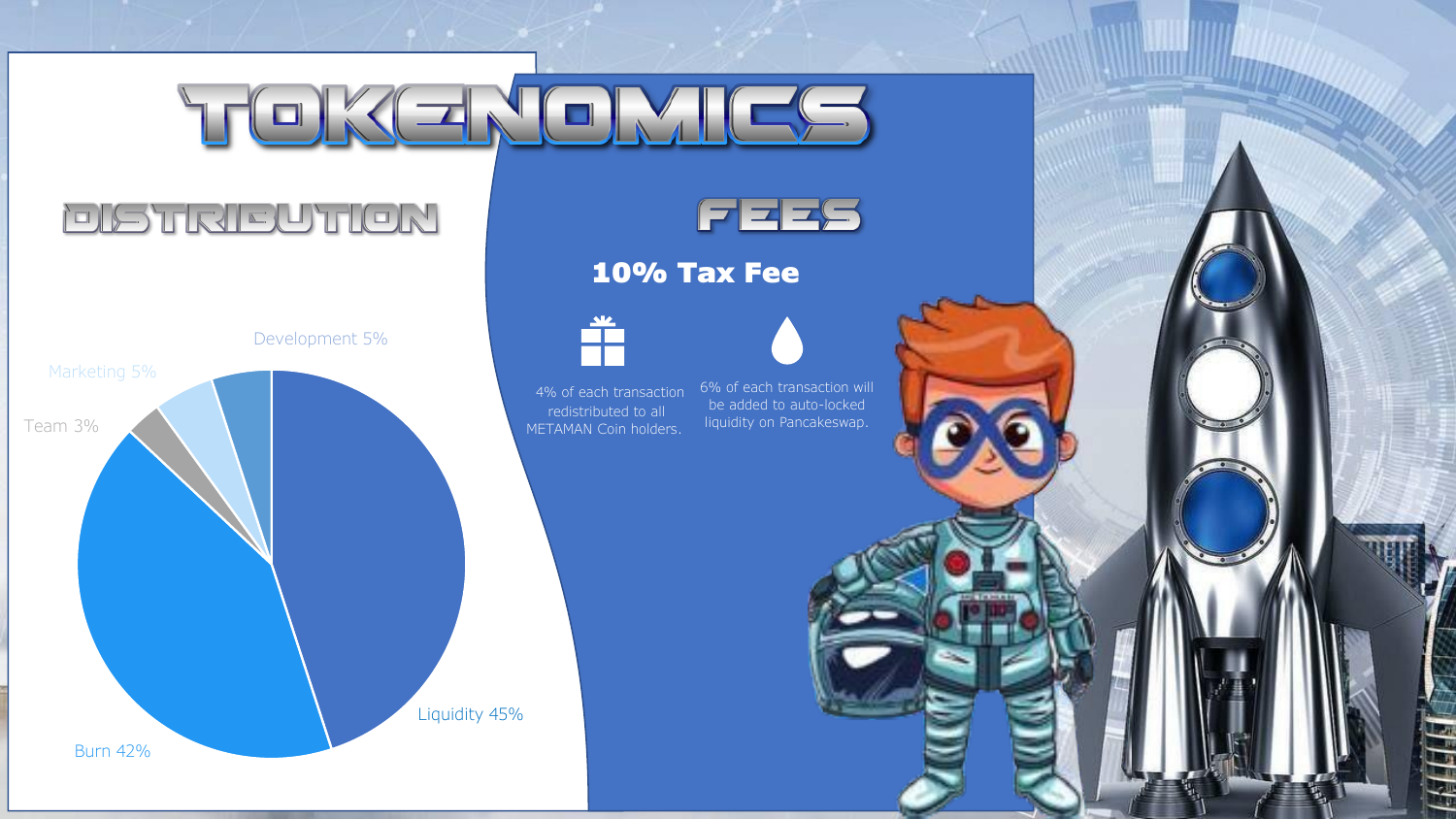## $M_{\odot}$  $\Box$

#### PHASE 1

- 
- 
- 
- 
- 
- 

#### PHASE 3

- 
- 
- 
- 
- 

#### PHASE 2

- 
- 
- 
- 
- 
- 

#### PHASE 4

- 
- 
- 
- 
- 
- 

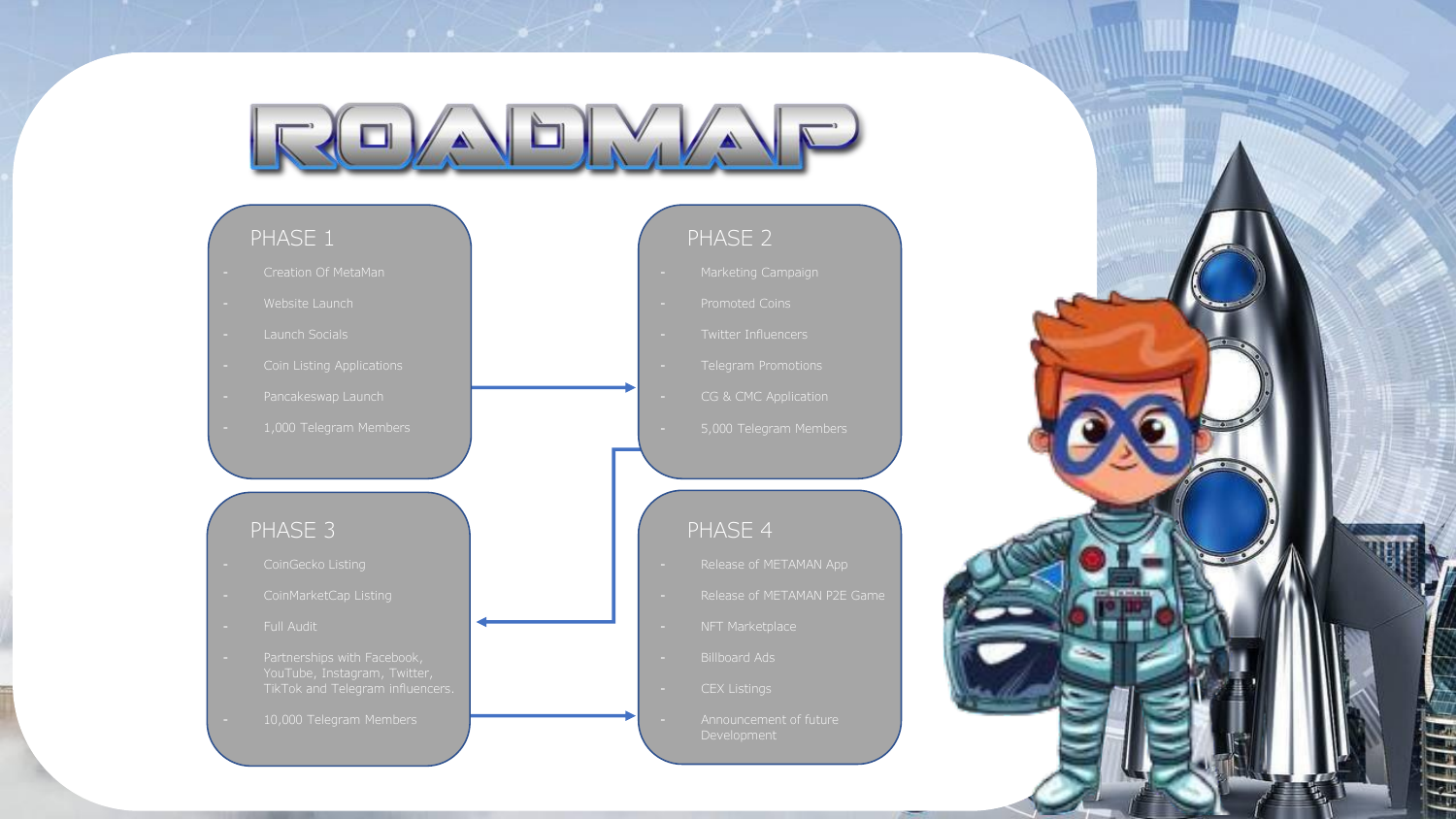



@Kirbydaviessss Project Owner



@Captainprice1 Project Manager



@MooningBooming Community Leader



**Mary Williams** 

@Michele\_777 Head of Marketing



@lordlarsskristian Lead Moderator





**M** 



Quincy NFT Creator



Neil Lakhami Developer



Neil Lakhami Alisha Asad Simone P<br>Developer Blockchain Dev Developer Alisha Asad Blockchain Dev



Simone P Developer